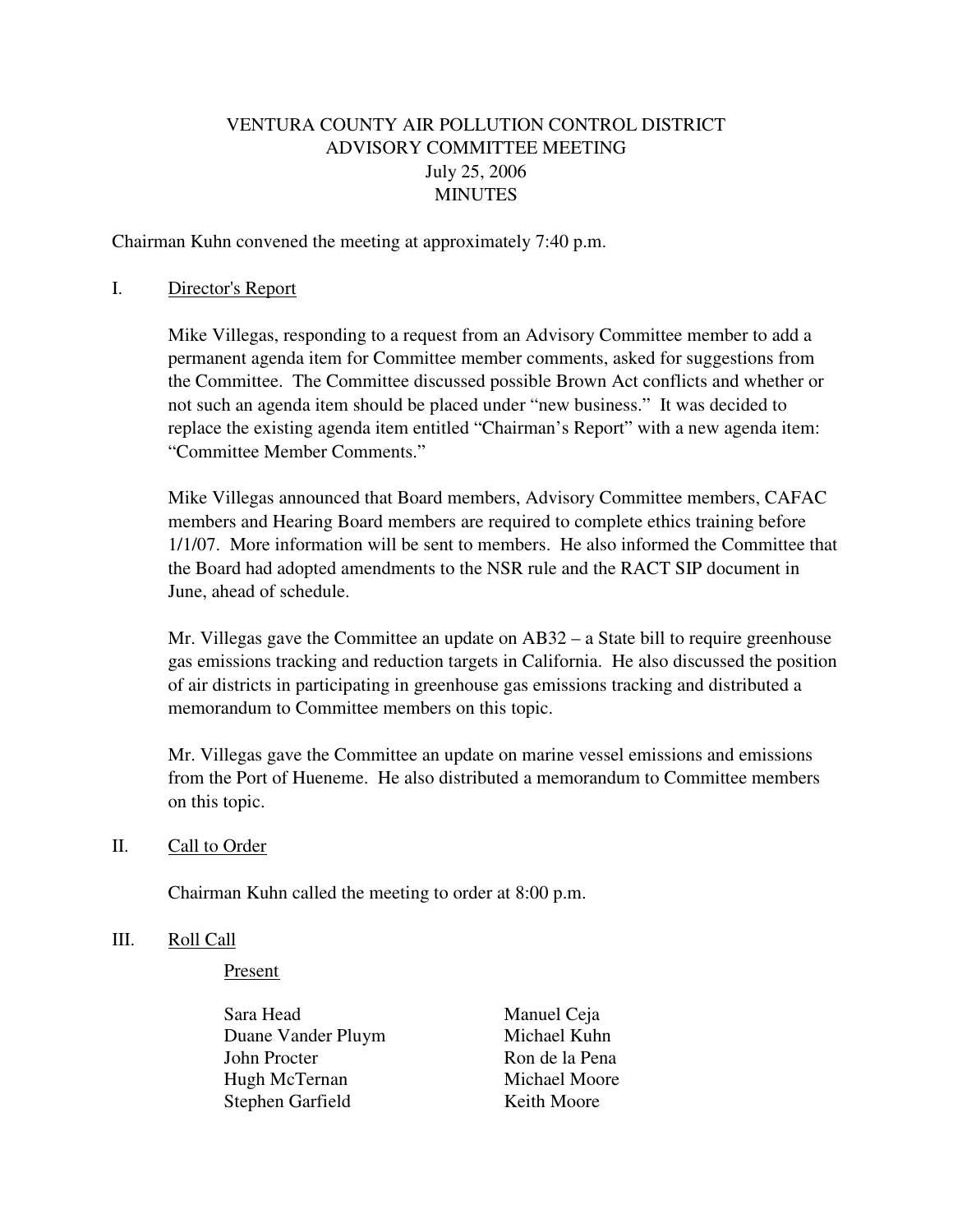### Absent

Ryan Kinsella (excused) Ron Dawson (resigned) Scott Blough (excused) Aaron Hanson Clint Matkovich

Stan Greene (excused) Hector Irigoyen (excused)

Staff

Christine White Chris Frank Mike Villegas Kerby Zozula

## Public

None

IV. Minutes

 The minutes of the March 28, 2006, meeting were approved after amending the attendance list to include Duane Vander Pluym, who was present at that meeting.

V. Chairman's Report

There was no Chairman's report.

VI. Public Comment

There was no public comment.

VII. Old Business

There was no old business.

VIII. New Business

# A. Proposed Amendments to Rule 23, Exemptions From Permit

Chris Frank presented the staff report and explained that Rule 23 must be amended for compliance with California Senate Bill 700 which requires non-mobile agricultural equipment at large agricultural sources to obtain APCD permits. He reported that it appears that no agricultural sources in Ventura County are large enough to require a permit. He also distributed a supplemental memorandum with additional proposed rule amendments related to horticultural operations.

Committee member de la Pena asked if agricultural operators might use mobile equipment for stationary purposes in order to avoid permitting requirements.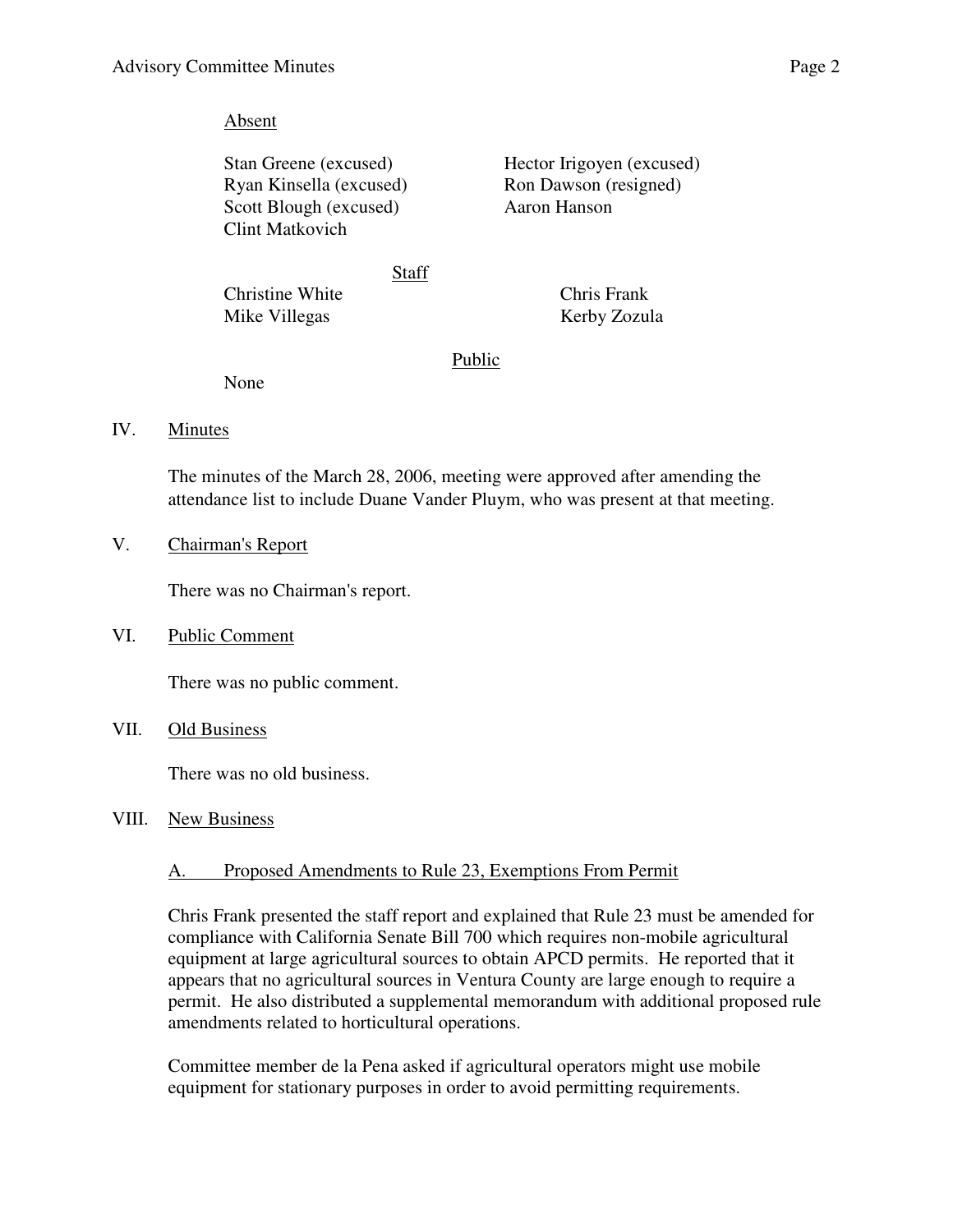Committee member Vander Pluym asked if emissions from portable equipment would be included in the total for determining if a permit is required. Kerby Zozula responded that vehicular sources are excluded rather than mobile sources, and that portable equipment emissions are not excluded from the applicability determination.

Committee member Ceja asked who gets the permit, the owner or the operator. Kerby Zozula explained that permits are issued to operators, and gave similar examples from oilfield operations.

Committee member Garfield asked how the rule amendments would reduce particulate matter emissions. Chris Frank responded that the amendments would not reduce emissions – they would only require permits as mandated by law. Staff will propose new rules to control fugitive dust emissions during the upcoming year.

Committee member Vander Pluym questioned the use of the word "exclusively" in staff's proposal. Staff agreed to reexamine the language to determine if it is appropriate. (Staff reexamined the language and discovered problems. As proposed, the word "exclusively" excluded all emissions from units that are used partially for nonagricultural purposes. The intent is 1) To exempt agricultural units if they are exclusively agricultural and the agricultural source they are located at emits less than 50% of the major source threshold, and 2) If a unit is used partially for agricultural operations, its total emissions (agricultural and non-agricultural) should be included in the determination of whether a major source threshold is exceeded. With this intent in mind, staff redrafted the rule amendment as follows:

*16. Emission units used exclusively in agricultural operations, except where the total actual annual emissions from an agricultural source is equal to or greater than 50 percent of any of the following federal major source thresholds:* 

| Pollutant                         | Threshold (Tons Per Year) |
|-----------------------------------|---------------------------|
| Any single HAP                    | 10                        |
| Combination of HAPs               | 25                        |
| CO, PM10, or SOx                  | 100                       |
| Attainment / Nonattainment        | Threshold (TPY)           |
| Classification (Ozone)            | (ROC, NOx)                |
| Attainment, Marginal, or Moderate | <i>100</i>                |
| <b>Serious</b>                    | 50                        |
| Severe                            | 25                        |
| Extreme                           |                           |

*This provision shall not exempt any large confined animal facility or any source required to be issued a permit pursuant to Title I (42 U.S.C. Sec. 7401 et seq.) or Title V (42 U.S.C. Sec. 7661 et seq.) For the purpose of this subsection, agricultural operations are operations conducted in the raising of fowl or animals or the production of products of the soil, including crops, orchard fruits, trees,*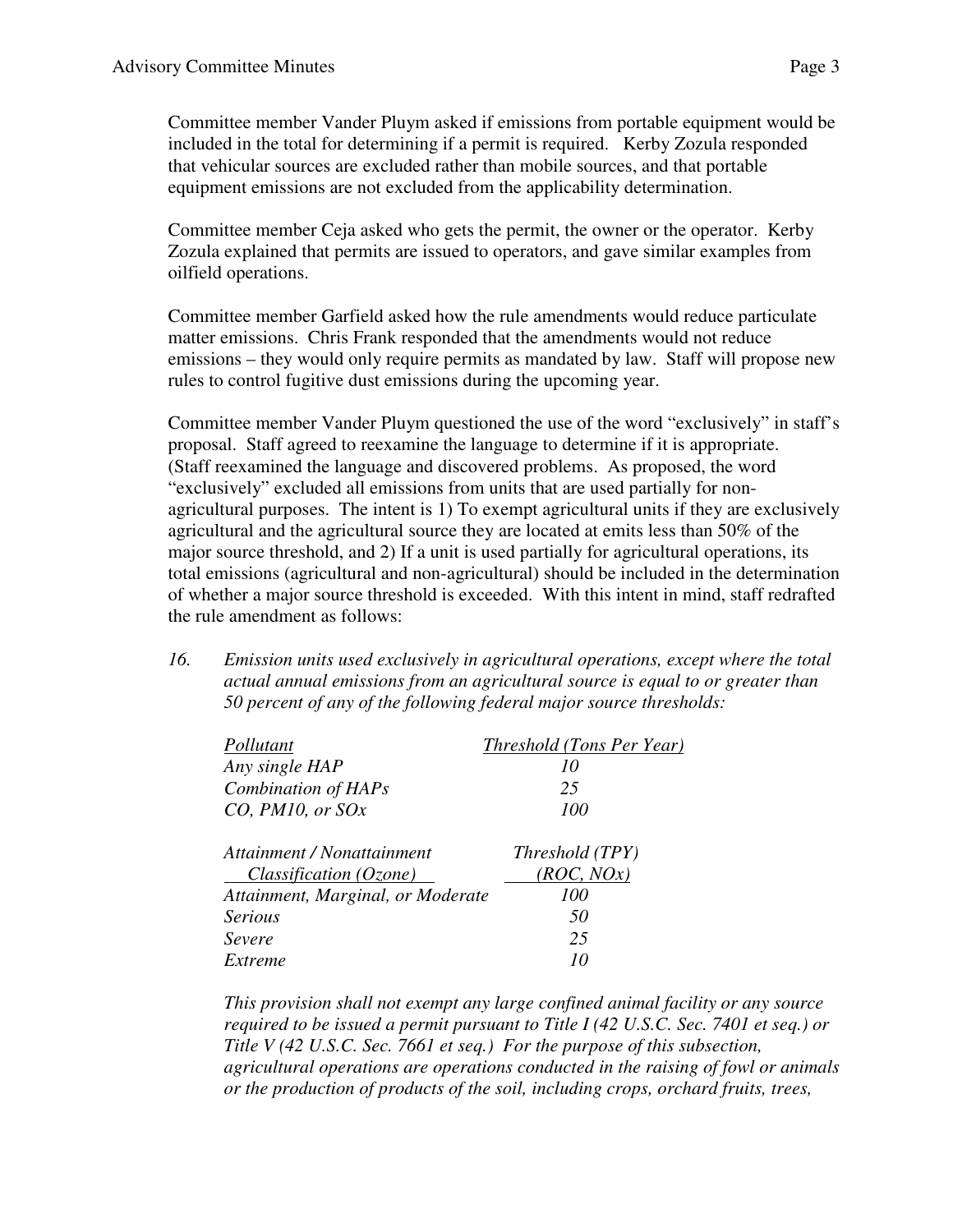*vines, rose bushes, ornamental plants, floricultural crops, and other horticultural crops. An agricultural source includes all emissions units used in agricultural operations located on contiguous property under common ownership or control. For the purpose of this subsection a "large confined animal facility" is defined by the California Air Resources Board.* 

Committee member Keith Moore asked if ROC and NOx emissions are added together to determine if a threshold is exceeded. Chris Frank responded that state and federal law do not require them to be added together.

Committee member Ceja asked if a permitted agricultural source would be subject to NSR. Christine White responded that during the first year after the amendment takes effect they would be grandfathered for initial permitting, but NSR would apply if the source was subsequently modified.

Committee member Michael Moore expressed concern about financial impacts to farmers, if not now, perhaps in the future. He also had concerns with staff's CEQA analysis which states that there is no possibility that the rule amendments may have a significant effect on the environment.

Committee member Procter made a motion for the Committee to recommend approval of staff's proposal. Committee member Garfield seconded the motion and the Committee approved the motion with a vote of 9 to 1.

### B. Proposed Amendments to Rule 33, Part 70 Permits, and Rule 76, Federally Enforceable Limits on Potential to Emit

Chris Frank presented the staff report and explained that Rules 33 and 76 were proposed for amendment to make them consistent with the District's changing ozone nonattainment classification.

Committee member Head asked if sources subject to Title V permitting due to MACT requirements would be required to stay in the Title V permitting system even if they are no longer a major source (similar to staff's proposed new language for NSR and PSD requirements – i.e., once in always in). After discussion it was stated that such a case is covered by Rule 33B.4.

Committee member Head asked if the terms "intermittent" and "continuous" should be defined in Rule 33 since they are being used in newly added section 33.3.A.10.b. Kerby Zozula responded that the terms are defined in the District's Title V program documents in a manner that is acceptable to the U.S. EPA.

Committee member Keith Moore asked staff to consider clarifying the new table proposed to be inserted in Section B.1.a.2) of Rule 76 by adding a middle column showing 100% of the major source thresholds, in addition to the proposed column showing 50% of the major source thresholds. Committee member Vander Pluym asked